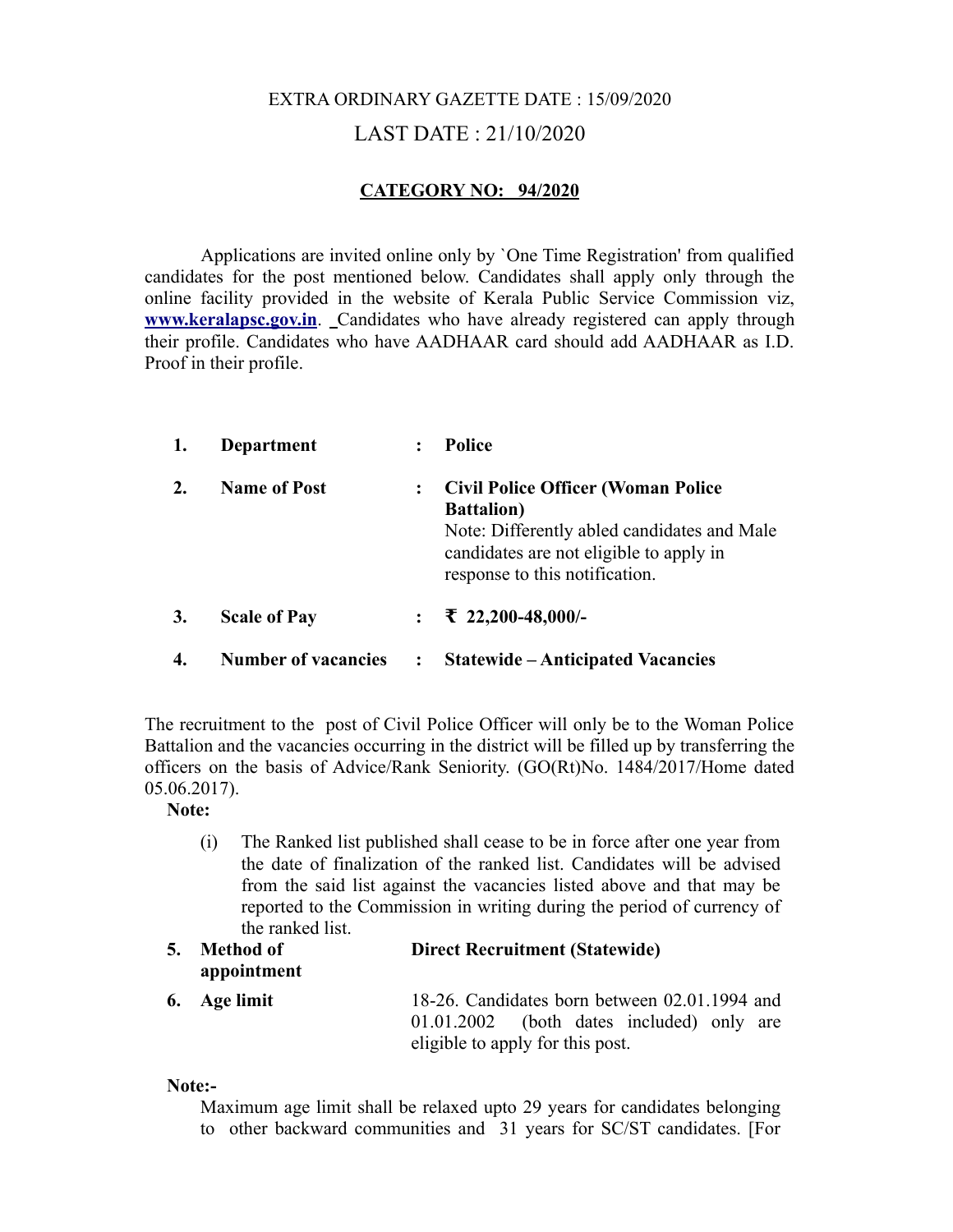other conditions regarding age relaxation, please see para 2(i) of the General Conditions.] Other conditions regarding age relaxation in Para (2) of the General Conditions are not applicable to this selection.

## 7**. Qualification:-**

(a) **Educational:** Pass in HS Examination (Plus Two) or its equivalent

Note: In the case of SC and ST candidates who have failed in the HS (Plus Two) examination shall also be considered if sufficient number of qualified candidates not available to fill up the Quota reserved for SC and ST. (Rule 10 (a) (ii) of Part II of the KS&SSR is applicable).

Note: *(i) Candidates who claim equivalent qualification shall produce the relevant Government order to prove the claim at the time of One Time verification or as required by the commission.*

 *(ii) If the community claim in the application differs from the community noted in the SSLC book, then such changes are to be published in the gazette on or before the date of verification of original documents and the same should be produced along with the Community Certificate/Non Creamy layer Certificate issued by the Revenue authorities at the time of One Time Verification or as and when required by the commission.*

## (b) **Physical Qualifications:**

(i) Height : A minimum of 157 cm.

Note: Minimum Height measurement shall be 150 cm for candidates belonging to Scheduled Caste and Scheduled Tribe communities.

(ii) Eye Sight: Must be certified to possess the visual standards specified below without glasses.

|     | <b>Vision</b>  | <b>Right Eye</b> | Left Eye    |
|-----|----------------|------------------|-------------|
| (a) | Distant Vision | 6/6 Snellen      | 6/6 Snellen |
| (b) | Near Vision    | 0.5 Snellen      | 0.5 Snellen |

*Note:-*

- (i) Each eye must have a full field of vision.
- (ii) Colour blindness, squint or any morbid conditions of the eye or lids of either eyes shall be a disqualification.
- (iii) Must be free from apparent physical defects like knock-knee, flat foot, Varicose vein, bow legs, deformed limbs, irregular and protruding tooth,defective speech and hearing.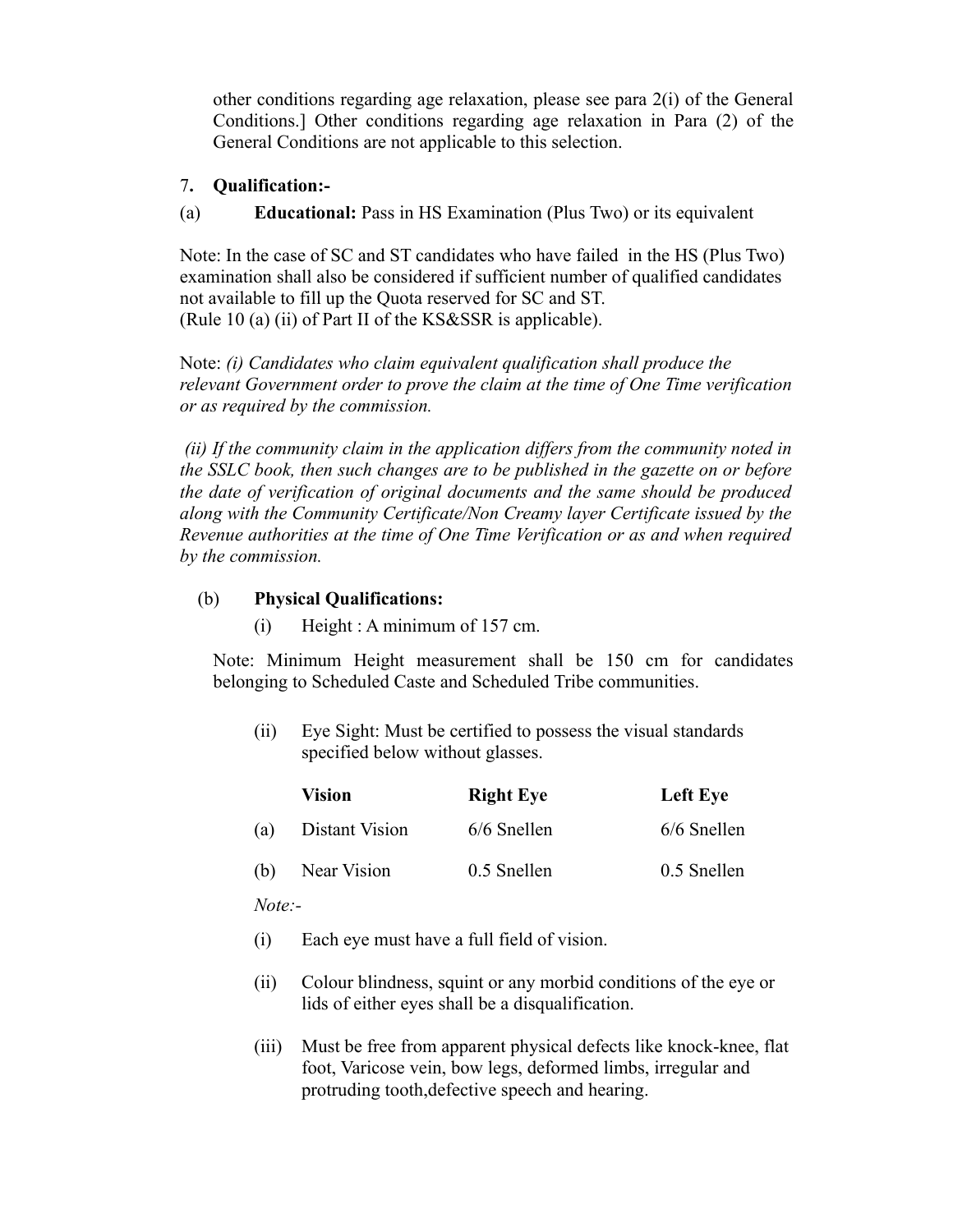(c) Must qualify in any five events out of eight events specified below of the National Physical Efficiency, One Star Standard Test.

| Sl.No. | <b>Events</b>                          | <b>One Star Standards</b> |
|--------|----------------------------------------|---------------------------|
| 1.     | 100 Meters Run                         | 17 Seconds                |
| 2.     | High Jump                              | 1.06 <sub>m</sub>         |
| 3.     | Long Jump                              | $3.05$ m                  |
| 4.     | Putting the shot $(4 \text{ Kg})$      | 4.88 m                    |
| 5.     | 200 Meters Run                         | 36 Seconds                |
| 6.     | Throwing the throw ball                | 14 <sub>m</sub>           |
| 7.     | Shuttle Race $(4 \times 25 \text{ m})$ | 26 Seconds                |
| 8.     | Skipping (One minute)                  | 80 times                  |

Note: - Physical measurement of candidates will be taken at the time of physical efficiency test and those who do not possess the prescribed physical measurement will not be admitted for the physical efficiency test. If accidents or injuries happen to a candidate while participating in the physical efficiency test, she will not be given no further chance to participate in the test.

 The candidates should produce at the time of physical efficiency test, a Medical Certificate in original in the form of prescribed here under, certifying to their physical fitness and eye sight without glasses. The Medical Certificate should be one obtained from a Medical Officer under the Government not below the rank of an Assistant Surgeon/ Junior Consultant.

# **FORM OF MEDICAL CERTIFICATE**

I have this day medically examined Smt/Kumari....................................................... (Name & address) and found that she has no disease or infirmity, which would render her unsuitable for Government Service. She is free from physical defects like knockknee, flat foot, Varicose vein, bow legs, deformed hands limbs, irregular and protruding tooth and defective speech and hearing. Her age according to her own statement is ................................... and by appearance is ….......................... and her standards of vision is as follows.

#### **Standards of Vision** (without glasses)

|                   | <b>Right Eye</b> | <b>Left Eye</b>  |
|-------------------|------------------|------------------|
| 1. Distant Vision | $\dots$ Snellen  | $\ldots$ Snellen |
| 2. Near Vision    | - Snellen        | <b>S</b> nellen  |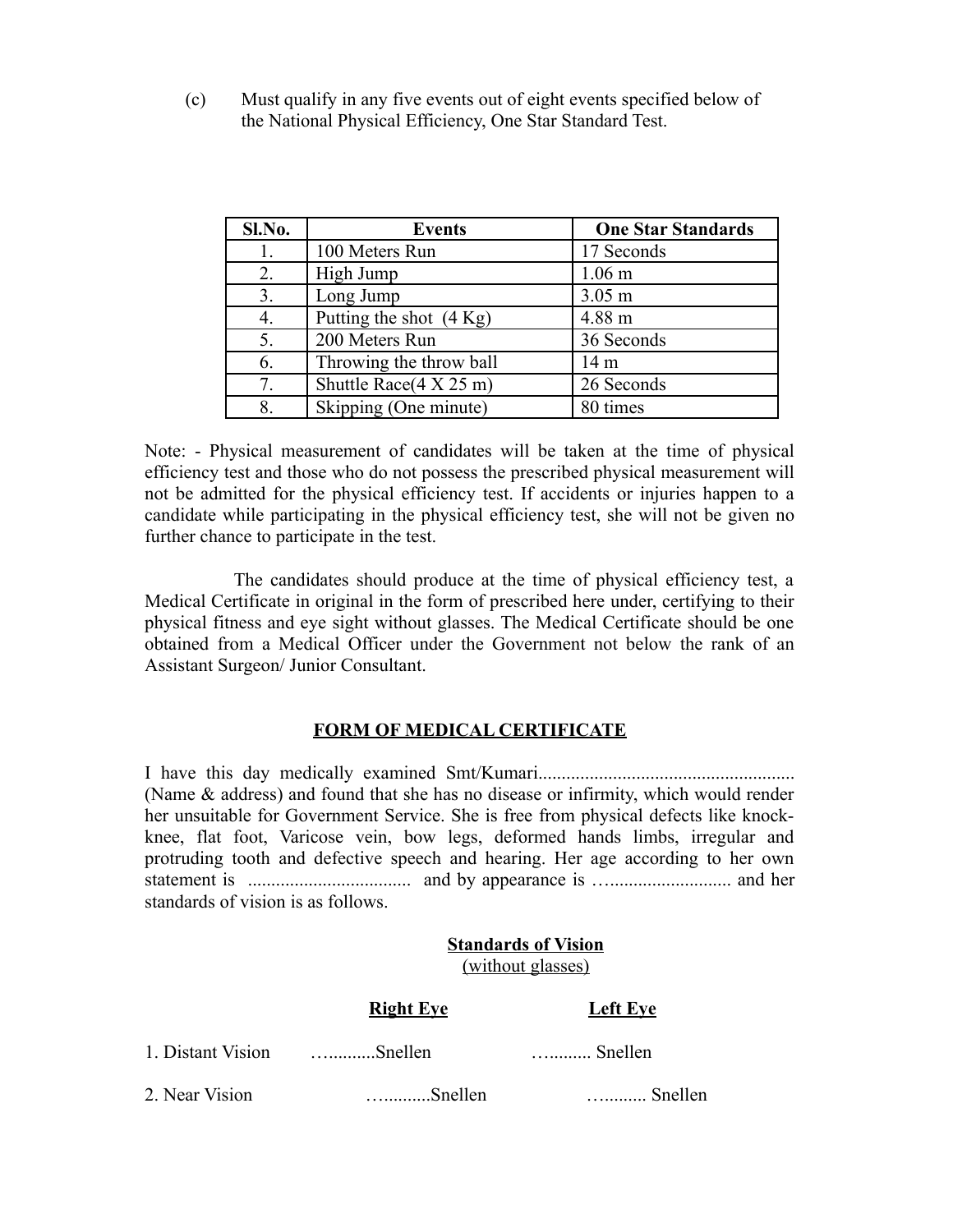3. Field of Vision .....................

(Specify whether field of vision is full or not. Entries such as Normal, Good etc are inappropriate here)

- 4. Colour Blindness ................................
- 5. Squint ................................
- 6. Any morbid condition of the eyes or lids of either eye ………………………….

She is physically fit for the post of Woman Police Constable in the Police Department.

Place: Signature Date : Name and Designation of the Medical Officer  *(Office Seal)*

Note: Details regarding standards of vision should be clearly stated in the Certificate as given above and vague statement such as Vision Normal/good will not be accepted. Specification for each eye should be stated separately. If the specifications are not as indicated above, the officer issuing the Certificate should certify whether the candidate has got better standards of vision or worse standards of vision as the case may be, otherwise the Certificate will not be accepted.

#### **8. Mode of submitting applications:-**

Candidates must register as per 'ONE TIME REGISTRATION' with the official Website of Kerala Public Service Commission viz.,  [www.keralapsc.g](http://www.keralapsc.org/)ov.in before applying for the post. Candidates who have registered can apply by logging on to their profile using their User-ID and password. Candidates must click on the 'Apply Now' button of the respective posts in the Notification Link to apply for a post. The Photograph uploaded should be taken on or after 31/12/2010. Name of the candidate and the date of taking photograph should be printed at the bottom portion. The photograph once uploaded meeting all the requirements shall be valid for 10 years from the date of uploading. There is no change in other instructions regarding the uploading of photographs. No application fee is required. Candidates shall take a printout of the application by clicking the link "Applications" in their profile. Candidates are responsible for the correctness of their personal information and the secrecy of password. Before the final submission of the application, candidates must ensure the correctness of the information on their profile. They must quote the User-ID for further communication with the Commission. Application once submitted is received as provisional and the details cannot be deleted or altered after submission. The application submitted not in accordance with the conditions stipulated in the notification will be summarily rejected in due course of processing. Documents to prove qualification, Experience, Community, age